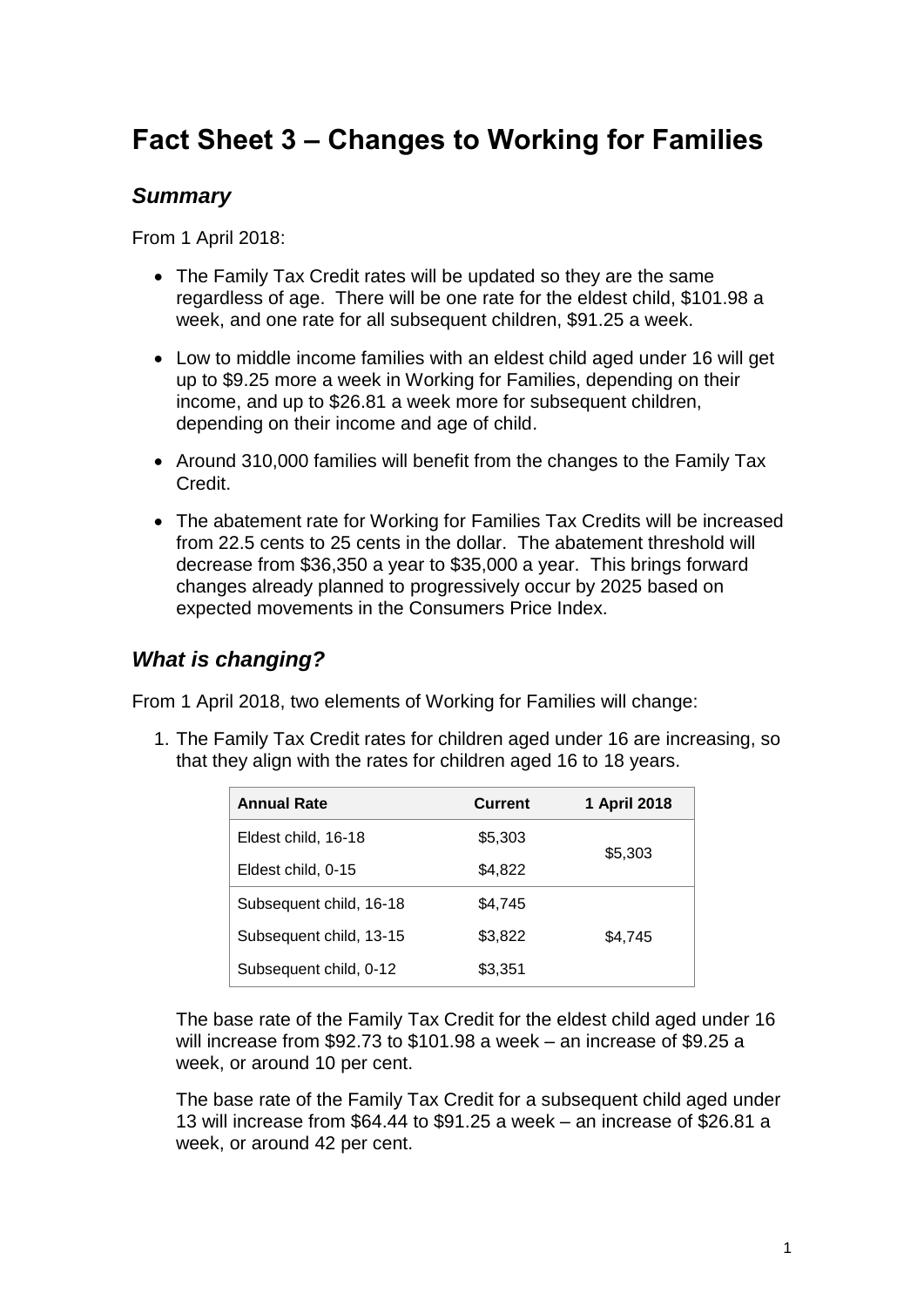The base rate of the Family Tax Credit for a subsequent child aged 13 to 15 will increase from \$73.50 to \$91.25 a week – an increase of \$17.75 a week, or around 24 per cent.

2. The abatement rate for Working for Families will increase and the abatement threshold will decrease.

The abatement rate for Working for Families Tax Credits will be increased from 22.5 cents to 25 cents in the dollar. The abatement threshold will decrease from \$36,350 a year to \$35,000 a year. This brings forward changes already planned to progressively occur by 2025 based on expected movements in the Consumers Price Index.

Most Working for Families payments start reducing (abating) when a family's income exceeds the abatement threshold. Payments currently reduce by 22.5 cents for each dollar earned over \$36,350 of family scheme income (gross income with some adjustments).

#### *Why are changes being made?*

The Government wants to help lower income families with young children to meet their living costs. The Family Tax Credit rates for young children have not been increased since 1 April 2012.

The Government also wants to start simplifying the rules for payments to families to make them easier to understand. Currently there are five different Family Tax Credit rates for children. If a child changes from one age band to another during the year, the family is paid a composite rate based on when in the year the child's birthday was. Removing the age bands will start to simplify the system.

Raising the abatement rate to 25 cents in the dollar and lowering the abatement threshold to \$35,000 means that assistance is better targeted to lower income families.

#### *How do these changes affect people's incomes?*

As a result of these changes to Working for Families:

- Families with one child aged under 16 and a family income less than \$35,000 a year, including beneficiaries, will get \$9.25 extra a week per child.
- Families with one child aged under 16 and another child aged under 13 with a family income less than \$35,000 will get \$36.06 extra a week.
- Families that only have children aged 16 to 18 years, earning less than \$35,000 a year in family scheme income, including beneficiaries, will see no change in Family Tax Credit payments.
- Higher income families or families earning more than \$35,000 who only have children aged 16 to 18 years will receive slightly less from Working for Families. Nearly all of those changes are compensated for through other elements in the Family Incomes Package.